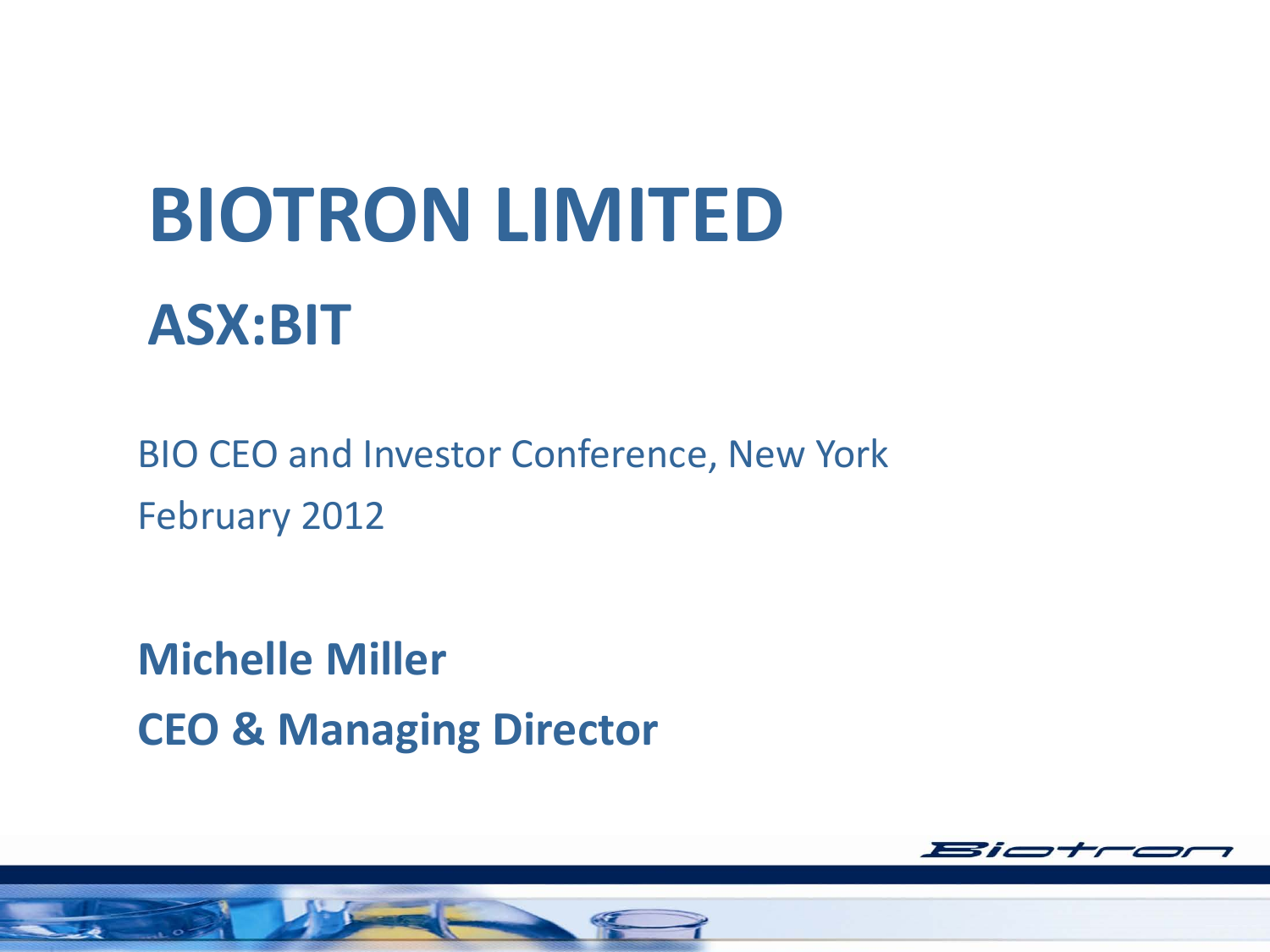### **Forward Looking Statements**

This presentation may contain forward‐looking statements with respect to the financial condition, results and business achievements/performance of Biotron Limited and certain of the plans and objectives of its management. These statements are statements that are not historical facts. Words such as "should", "expects", "anticipates", "estimates", "believes" or similar expressions, as they relate to Biotron Limited, are intended to identify forward‐looking statements. By their nature, forward‐looking statements involve risk and uncertainty because they reflect Biotron's current expectations and assumptions as to future events and circumstances that may not prove accurate. There is no guarantee that the expected events, trends or results will actually occur. Any changes in such assumptions or expectations could cause actual results to differ materially from current expectations.

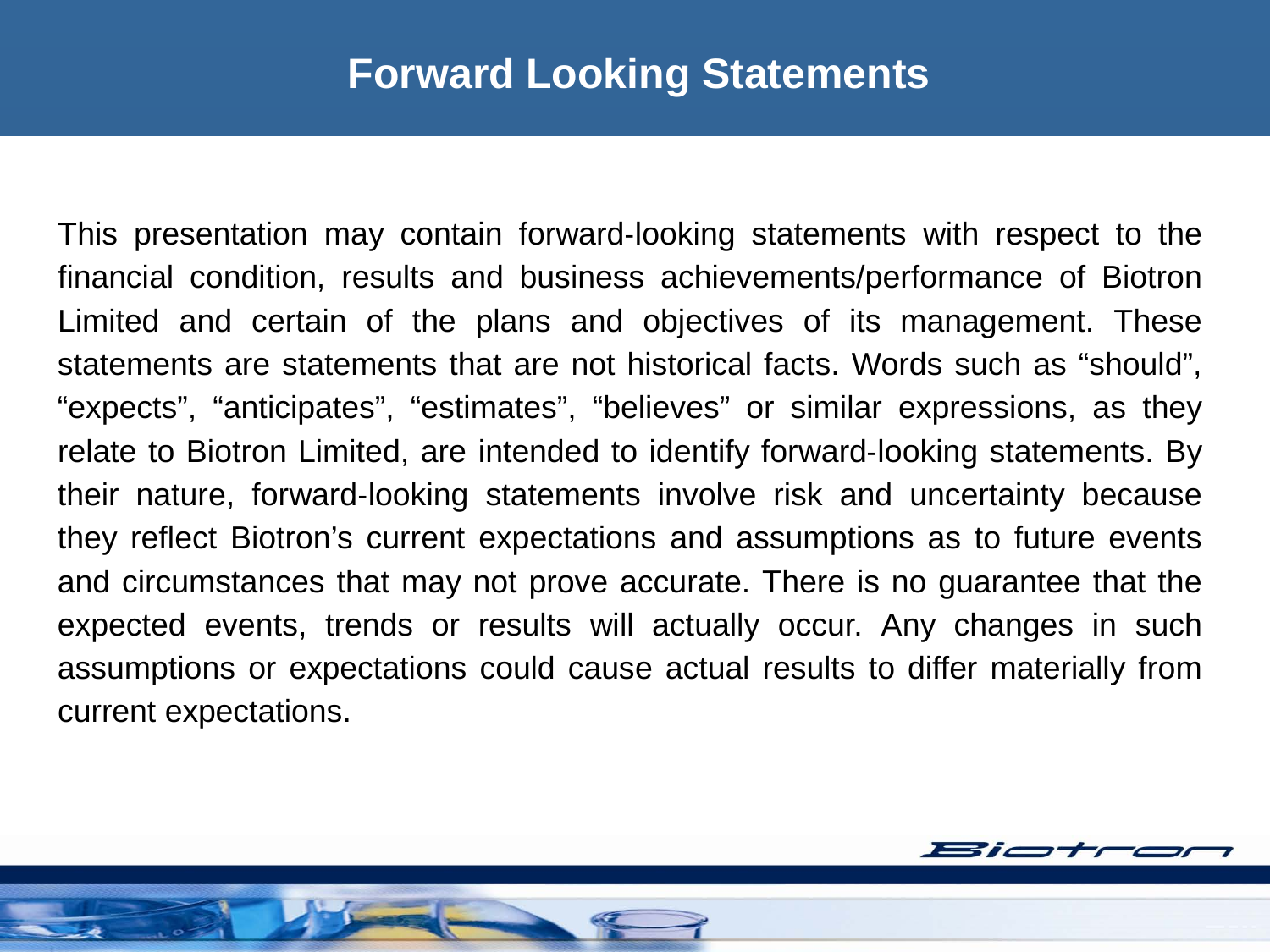## **Biotron Limited Overview**

- Clinical stage drug development company
	- Focus on developing novel small molecule antiviral drugs
	- Hepatitis C virus (HCV), HIV, Dengue and others
- Established in 1999
	- Spun out from the Australian National University, Canberra, Australia;
	- Headquartered in Sydney, Australia
- IPO on ASX in Jan 2001 (ASX:BIT)
- *Key highlights*
	- *Dec 2011 – Presentation of positive data from Phase 2a trial of BIT225 against Hepatitis C*
	- *Jan 2012 – Raised A\$8 m via exercise of listed options (~80% exercised)*

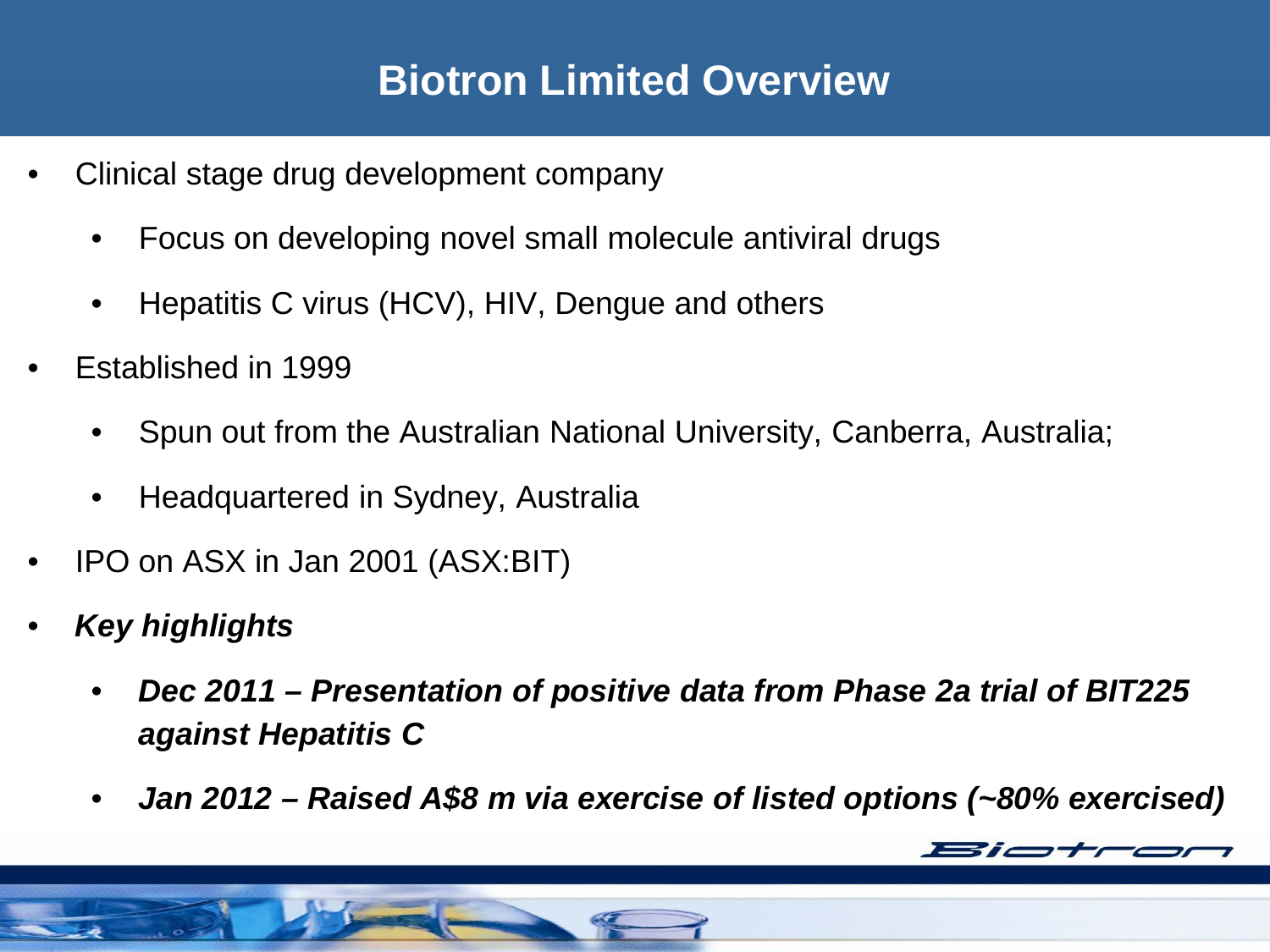## **Key Financials and Facts**

| <b>KEY FINANCIALS</b>                   |             |                             | <b>BOARD AND MANAGEMENT</b>                  |  |
|-----------------------------------------|-------------|-----------------------------|----------------------------------------------|--|
| <b>ASX Code</b>                         | <b>BIT</b>  | <b>Mr Michael Hoy</b>       | Chairman                                     |  |
| <b>Current Share Price (13 Feb '12)</b> | A\$0.135    |                             |                                              |  |
| 52 Week High                            | A\$0.19     | <b>Dr Michelle Miller</b>   | <b>CEO &amp; Managing</b><br><b>Director</b> |  |
| 52 Week Low                             | A\$0.089    |                             |                                              |  |
| <b>Shares on Issue</b>                  | 228 million | <b>Dr Denis Wade</b>        | <b>Non-Executive Director</b>                |  |
| <b>Market Capitalization</b>            | A\$31 m     | <b>Mr Bruce Hundertmark</b> | <b>Non-Executive Director</b>                |  |
| <b>Net Cash (31 Dec '11)</b>            | A\$9.15 m   |                             |                                              |  |
|                                         |             | <b>Mr Peter Nightingale</b> | <b>CFO &amp; Company</b><br><b>Secretary</b> |  |



 $\circ$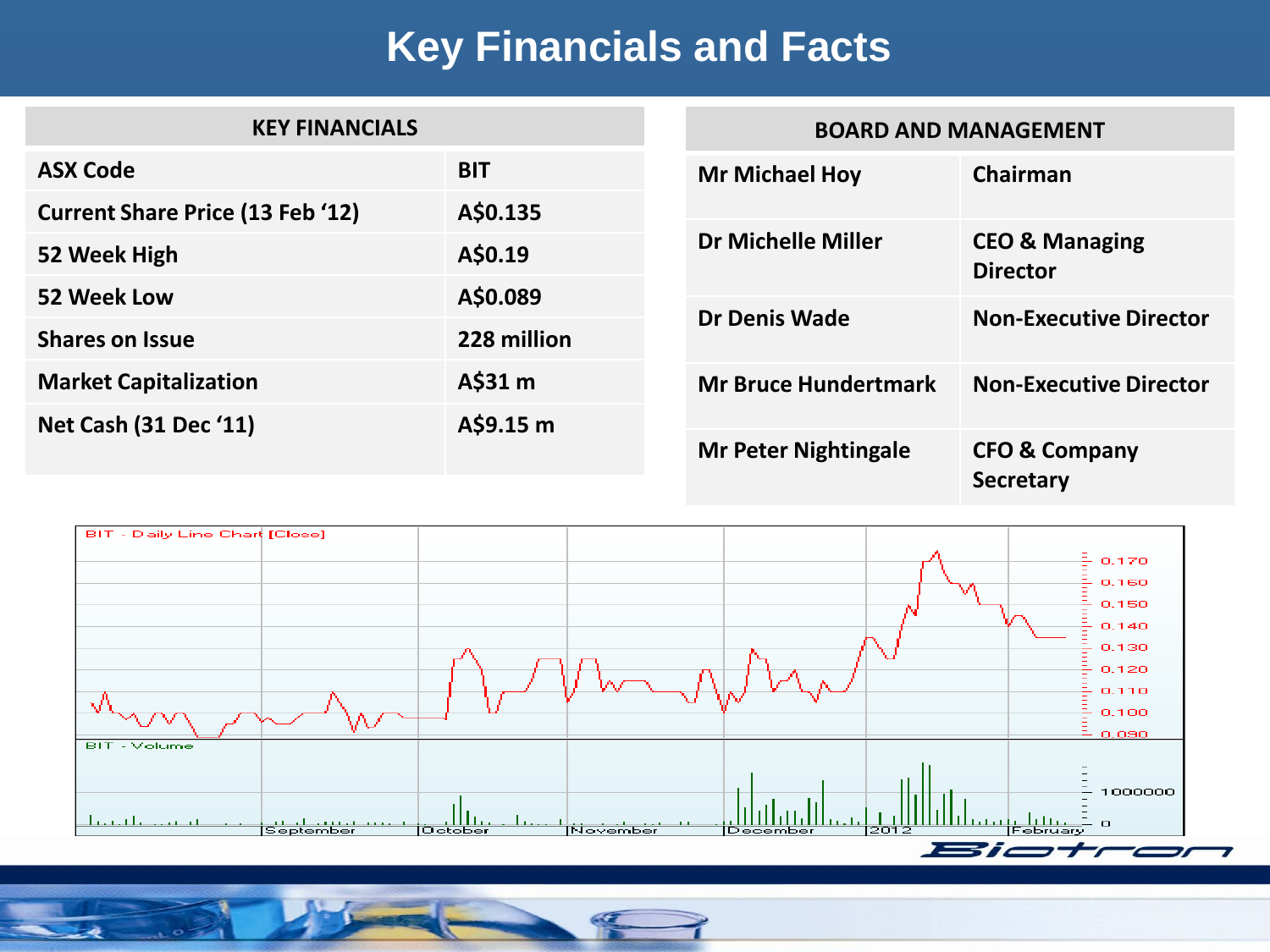# **Core Technology**

- **Anti-viral drug market is very attractive**
	- Ongoing need for new drugs to overcome viral resistance;
	- Patients are treated with cocktails i.e. combinations of different anti-viral drugs
- **Developing first-in-class drugs against a number of targets**
	- Identified of new class of viral proteins called viroporins
	- Present in broad range of viruses including HIV, Hep C, Dengue virus , influenza, SARS (E) and others
- Designed and made a library of new drugs (~350 compounds) to target these viral proteins
- Developed rapid screening assays for the targets
- Generated first-in-class drugs to treat diseases with high unmet medical need
	- **Initial focus on HIV and Hep C**

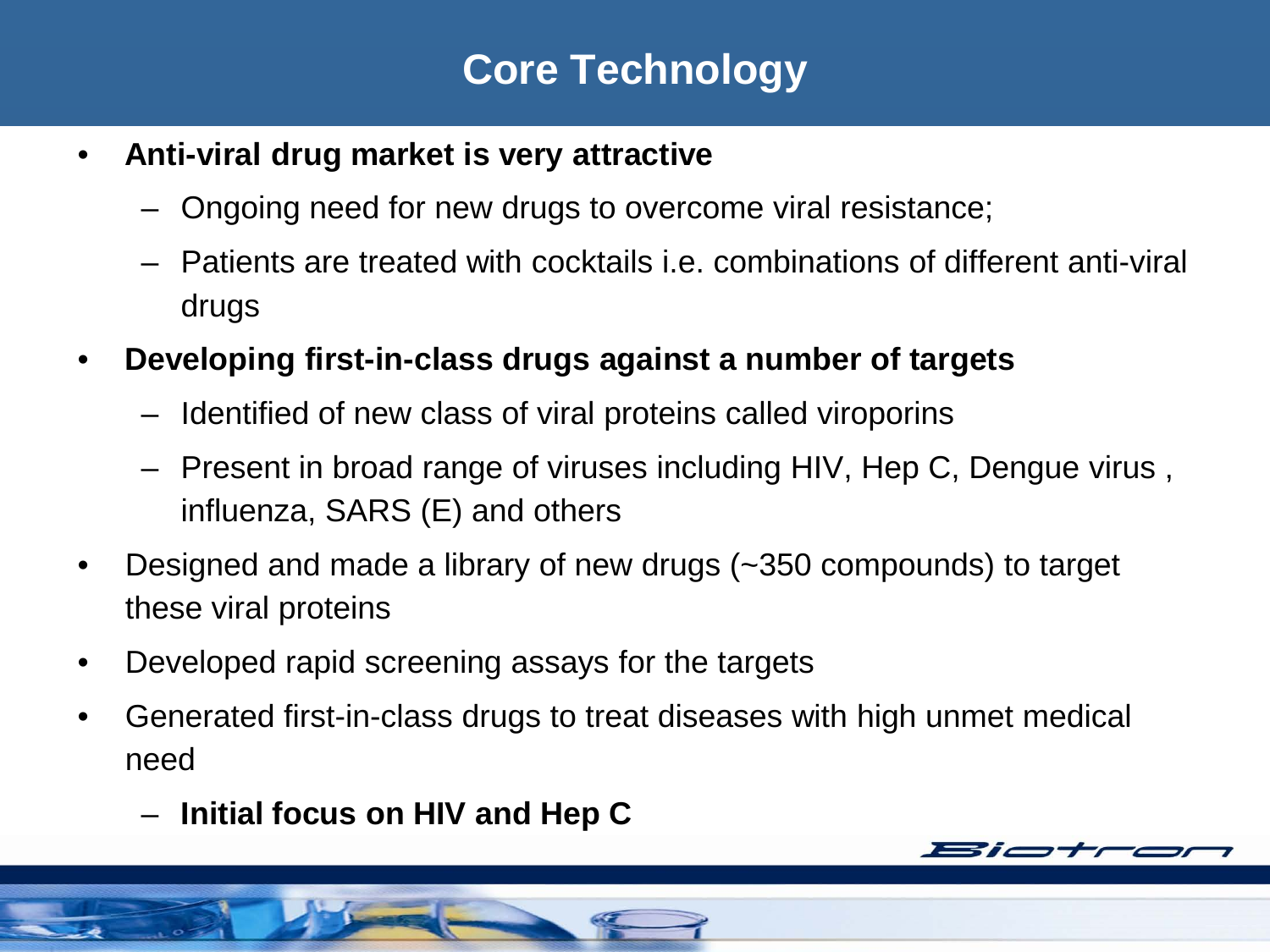# **Pipeline**

| <b>INDICATION</b> | <b>VIRAL</b><br><b>TARGET</b> | <b>DISCOVERY</b> | PRE-<br><b>CLINICAL</b> | <b>PHASE 1a</b> | <b>PHASE 1b</b> | <b>PHASE 2a</b> | <b>PHASE 2b</b> | <b>STATUS</b>                  |
|-------------------|-------------------------------|------------------|-------------------------|-----------------|-----------------|-----------------|-----------------|--------------------------------|
| <b>HEP C</b>      | p7                            |                  |                         |                 |                 |                 |                 | Ph <sub>2a</sub><br>complete   |
| <b>HIV</b>        | Vpu                           |                  |                         |                 |                 |                 |                 | Ph 1b<br>In<br><b>Progress</b> |
| <b>Dengue</b>     | M                             |                  |                         |                 |                 |                 |                 |                                |
| Influenza         | M <sub>2</sub>                |                  |                         |                 |                 |                 |                 |                                |
| <b>Others</b>     | various                       |                  |                         |                 |                 |                 |                 |                                |



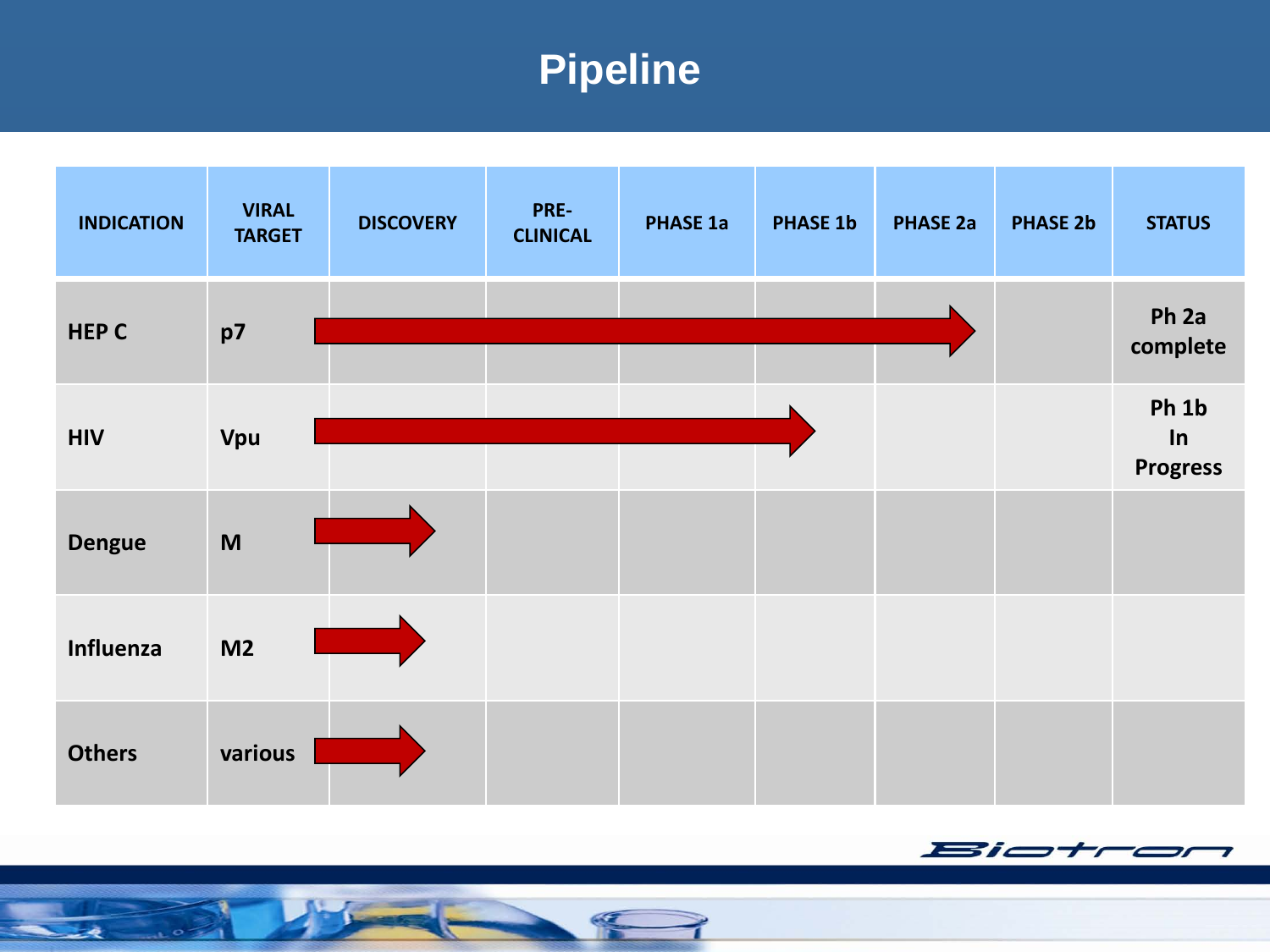## **Hepatitis C Virus – The Silent Killer**

- Leading cause of chronic liver disease and transplants
- 180 m people infected worldwide (3% world population); 130 m are chronically infected
- 4 m patients in US (2.7 m chronically infected)
	- 70% will develop liver diseases including cirrhosis and liver cancer
	- Currently only 2.6% are treated each year
- Standard of care is interferon and ribavirin
	- Up to 50% patients don't respond to current treatment
	- Significant side effect profile high drop out rate
	- Documented need for new, safer drugs

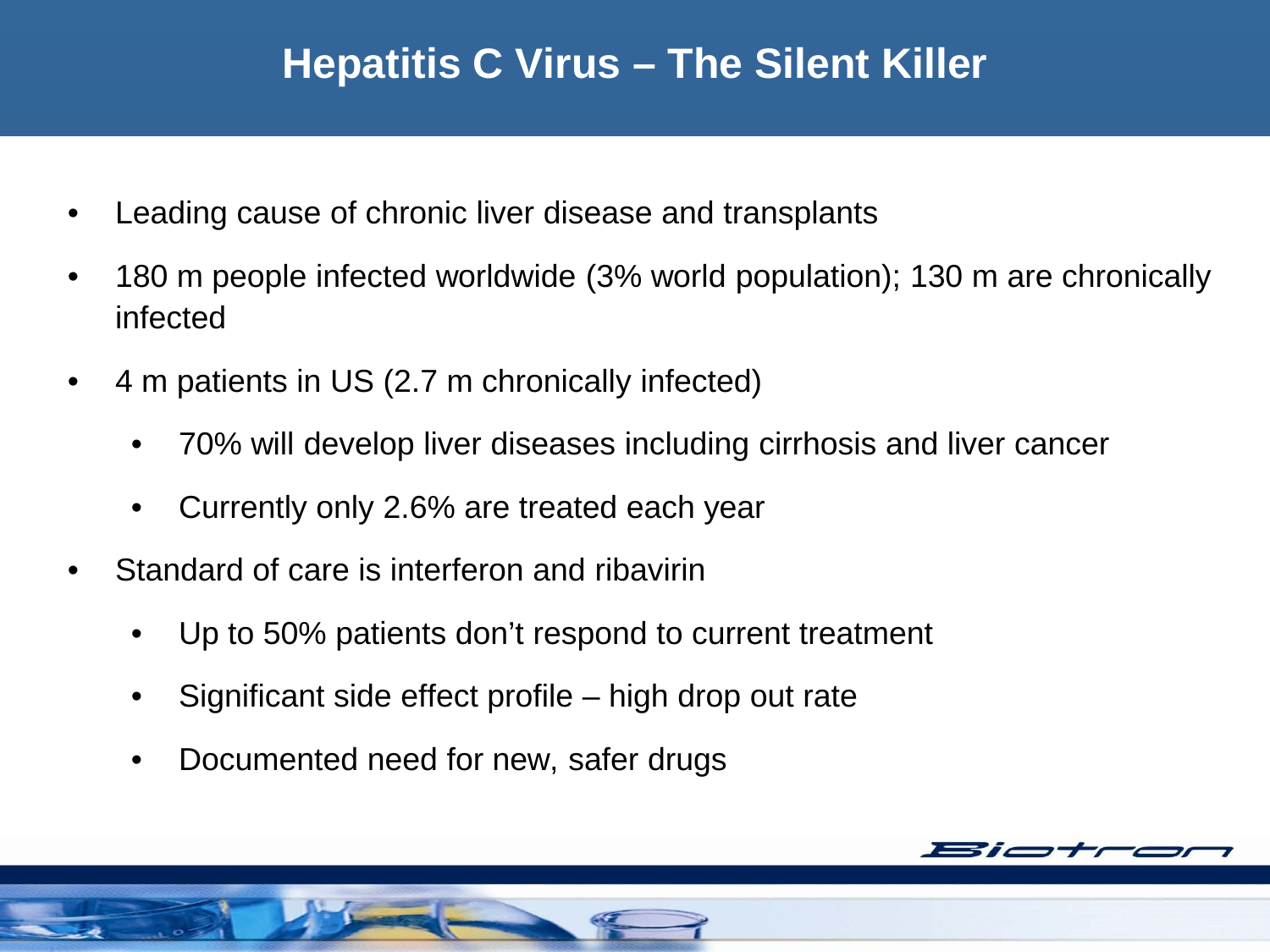## **Hep C – An Expanding Market**

Only small percentage currently receive treatment.

USA and Europe represent major markets but other, larger markets are emerging.

Worldwide market ~US\$2 billion; predicted to expand to >US\$10 - 20 billion as new, safer drugs enter the market.



Copyright © 2006 Nature Publishing Group **Nature Reviews | Drug Discovery** 

Smith Nature Reviews Drug Discovery 5, 715–716 (September 2006)

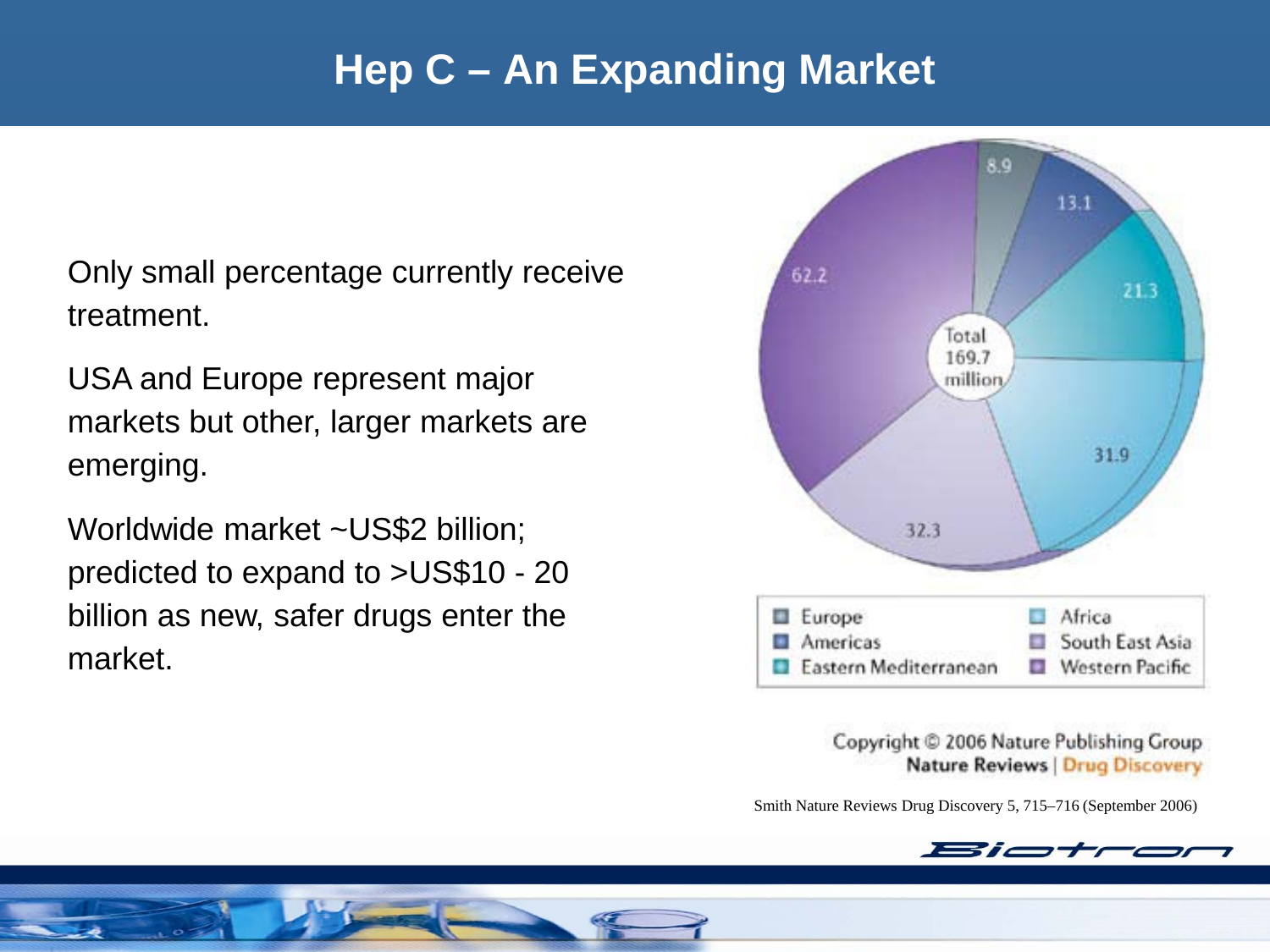## **Hep C – Scene of Billion Dollar Deals**

#### **Nov 2011 – Gilead (GILD) acquires Pharmasset (VRUS) for US\$11 billion**

**-** PSI-7977 recently advanced into Phase 3

#### **Jan 2012 – BMS acquires Inhibitex (INHX) for US\$2.5 billion**

**-** INX-189 currently in Phase 2

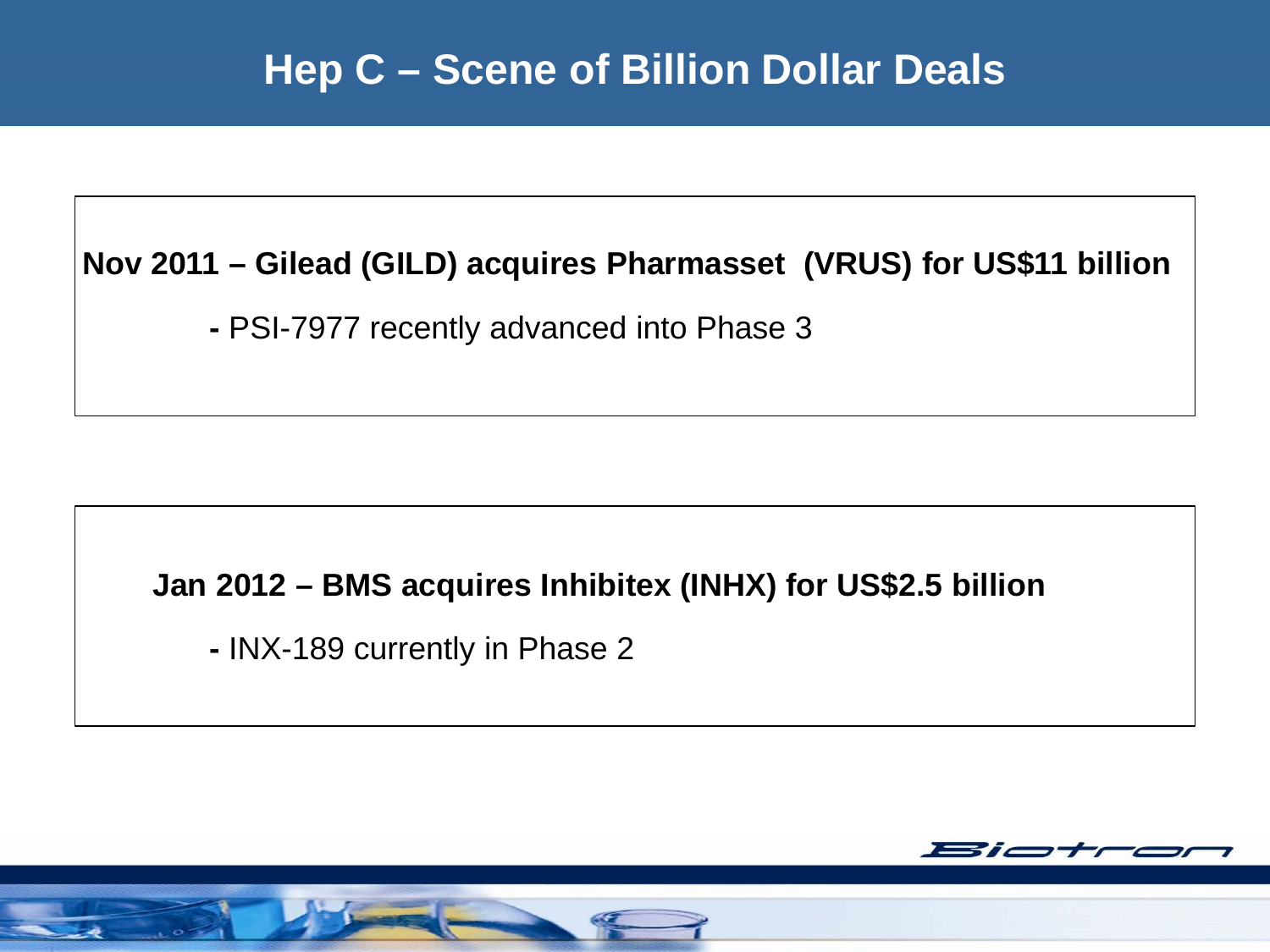# **p7 – a New Target for Direct Acting HCV Drugs**

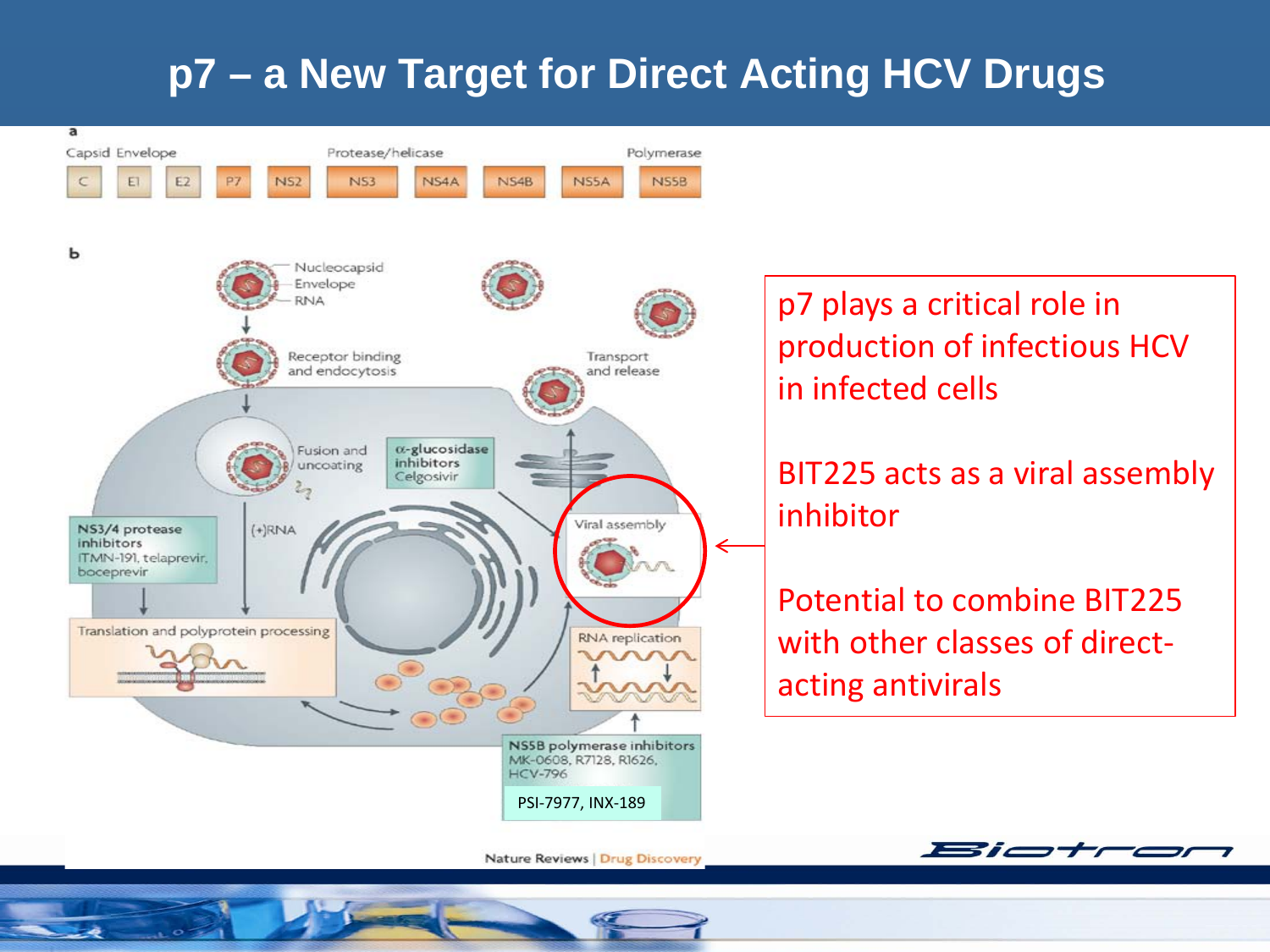# **BIT225 Clinical Information**

- **Phase Ia** 48 patient, single dose safety study in healthy volunteers
- **Phase Ib** *-* 18 patient, 7-day multiple dose study in patients with HCV
- **Phase 2a** 24 patient, 28-day multiple dose study in patients with HCV (genotype 1)
	- Combination trial with peg-IFN and Ribavirin (Standard of Care, SOC).
	- Trial completed Sept 2011; data presented at HepDART in Dec 2011

| 0     | $\mathbf{2}$<br>4                 | <b>Weeks</b>   | 48 |
|-------|-----------------------------------|----------------|----|
| 8 pts | <b>400 mg BIT225</b><br>+ IFN/RBV | <b>IFN/RBV</b> |    |
| 8 pts | <b>200 mg BIT225</b><br>+ IFN/RBV | <b>IFN/RBV</b> |    |
| 8 pts | <b>Placebo</b><br>+ IFN/RBV       | <b>IFN/RBV</b> |    |



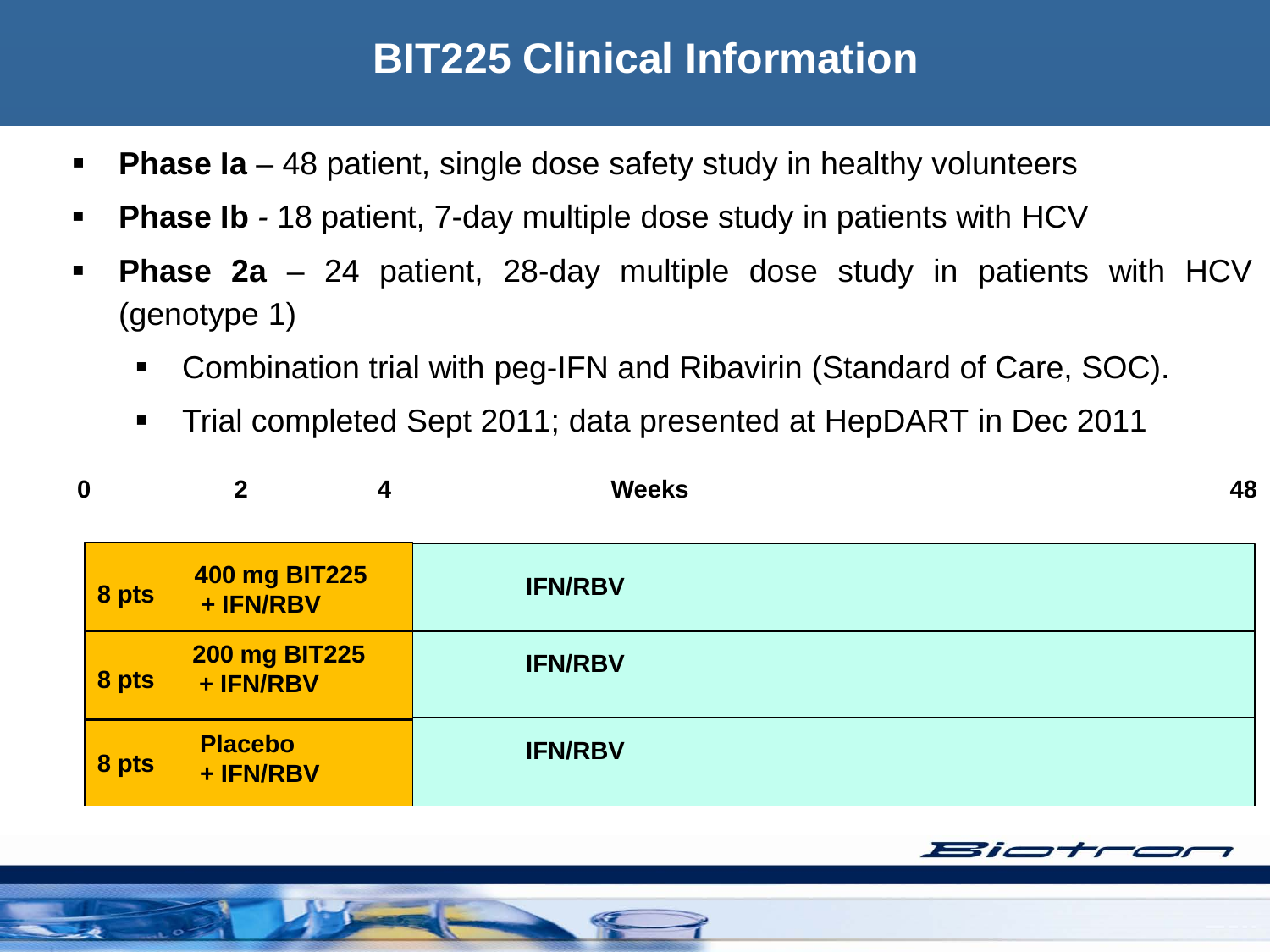# **BIT225 + SOC Leads to 87% Virus-Free at 3 Months**

| <b>Treatment</b>    | <b>Median log reduction</b><br>at 28 days | <b>Median log reduction</b><br>at 35 days | % Complete EVR<br>(<50IU/ml at 12 weeks) |
|---------------------|-------------------------------------------|-------------------------------------------|------------------------------------------|
| 400 mg BIT225 + SOC | $-4.077$                                  | $-4.957$                                  | 86                                       |
| 200 mg BIT225 + SOC | $-3.871$                                  | $-4.351$                                  | 88                                       |
| Placebo + SOC       | $-3.013$                                  | $-3.649$                                  | 63                                       |

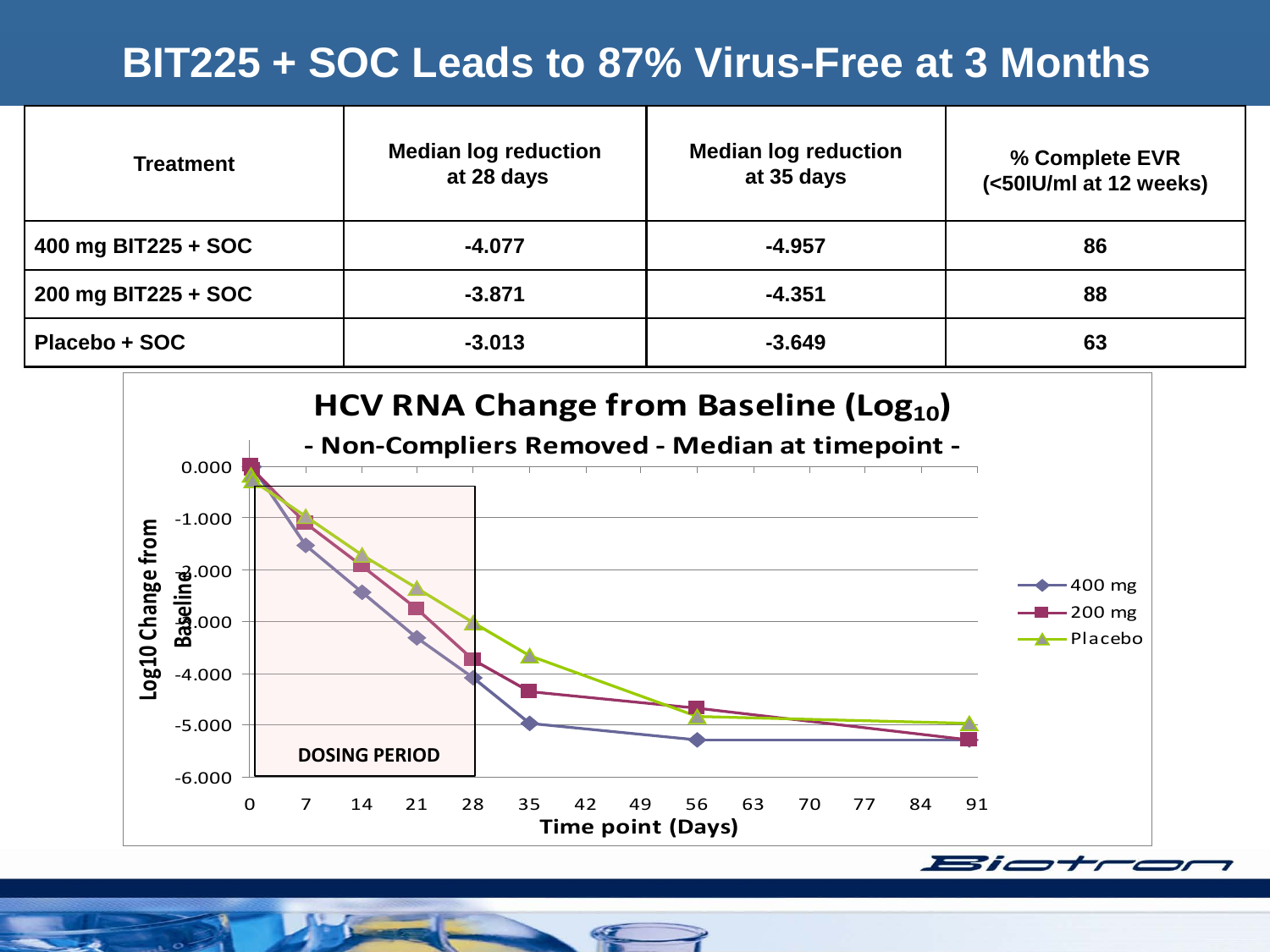# **BIT225 – Missing Link in HCV Treatment?**

- Industry moving to all oral DAA (direct acting antiviral) combinations
	- Current focus on NS5B+NS3/4 (+ribavirin)
	- Expect first combo approvals 2014/15 (if no hiccoughs)
- BUT viral resistance is a potential issue for these new fast-acting drugs
	- Remember HIV
	- Addition of a third drug such as BIT225 to these DAA combos could potentially retard development of resistance
- IFN/Ribavirin likely to remain the backbone of treatments in various countries due to costs
	- BIT225 improves outcome in hard-to-treat genotype 1 patients; likely to be active in other genotypes (p7 conserved)
- **Result is multiple market opportunities for BIT225 - potential to be used with IFN/Ribavirin treatment or in combination with new DAAs**

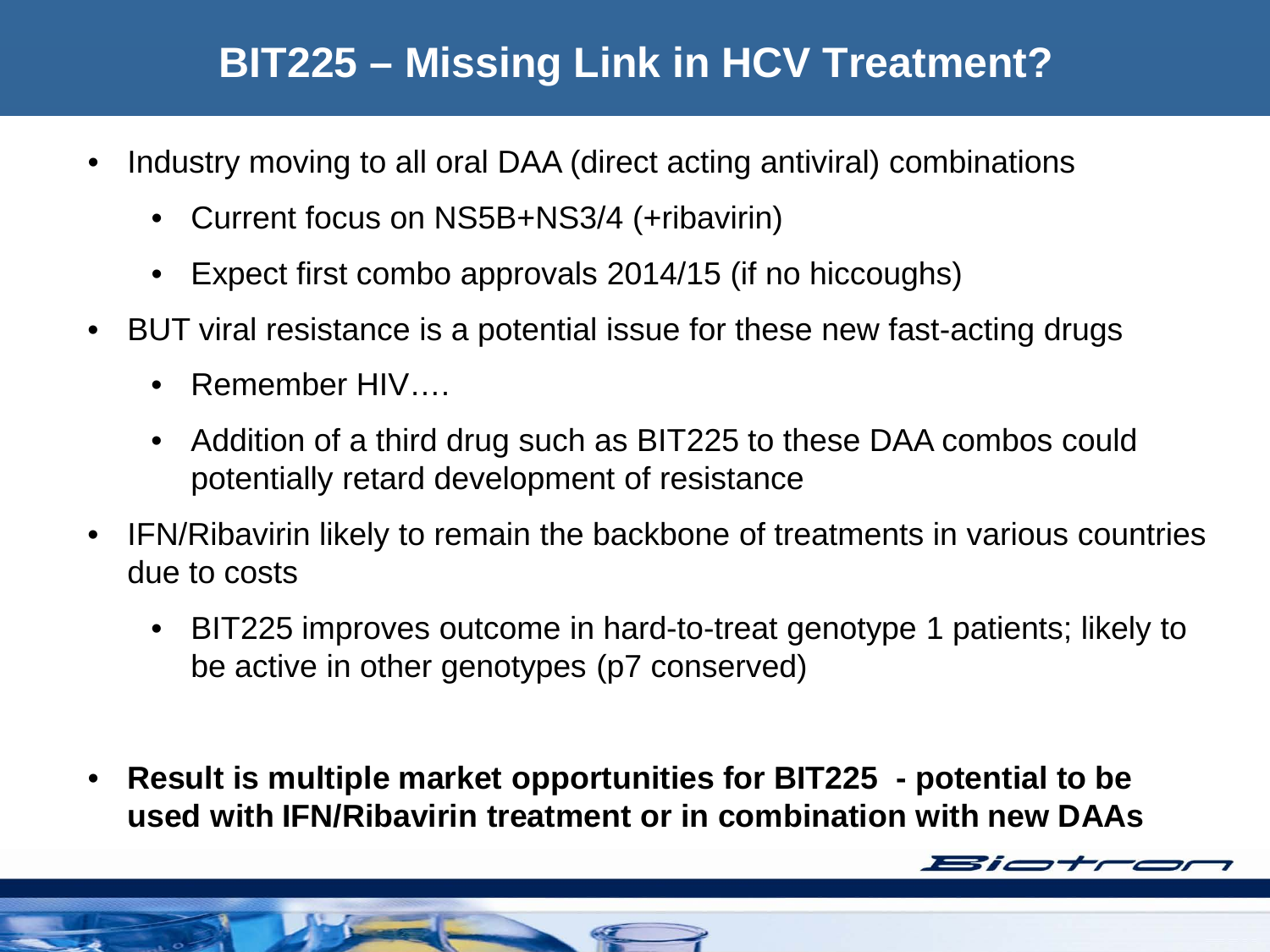# **BIT225 - HIV / HCV Co-Infected Population**

- BIT225 also has potent anti-HIV activity
	- Unique mode of action targets HIV "hiding" in long-lived reservoir cells
		- Reservoirs are last of the holy grail in HIV; No existing drugs target this source of HIV in the body
	- Phase 1b/2a trial of BIT225 in HIV+ patients is currently in progress
- Up to 30% of HIV-infected patients are also HCV-infected
	- significantly worse prognosis than mono-infected patients
	- US and European regulatory agencies have stated the need for new treatment strategies for this difficult-to-treat population
- **BIT225 is uniquely placed due to dual anti-HIV and anti–HCV activity**

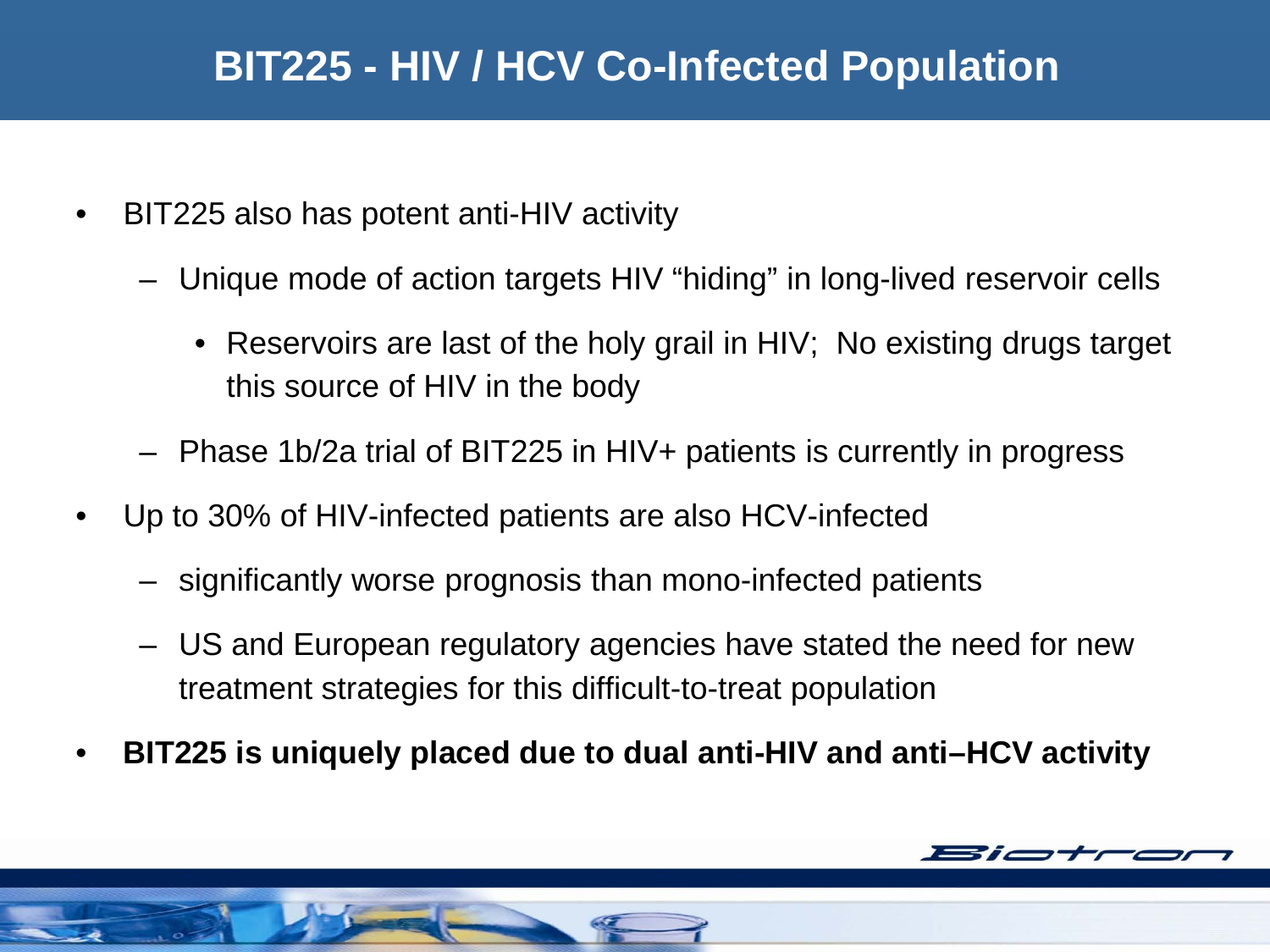## **Investment Summary**

- World-class portfolio of anti-viral, first-in-class drugs
- BIT225 has demonstrated potent anti-HCV activity
	- Market opportunity with new and existing classes of HCV drugs
- Phase 1b/2a trial of novel approach to eliminating HIV underway
	- Anticipated to complete 1Q2012
- Unique opportunity to target HIV / HCV co-infected population
- Biotron has back-up drugs and proprietary assays to facilitate development of 2nd generation drugs
- Additional early stage drug discovery projects for Dengue and others
- Strong patent protection 5 patent families filed worldwide
- Well positioned with significant value inflection points anticipated over next 12 months